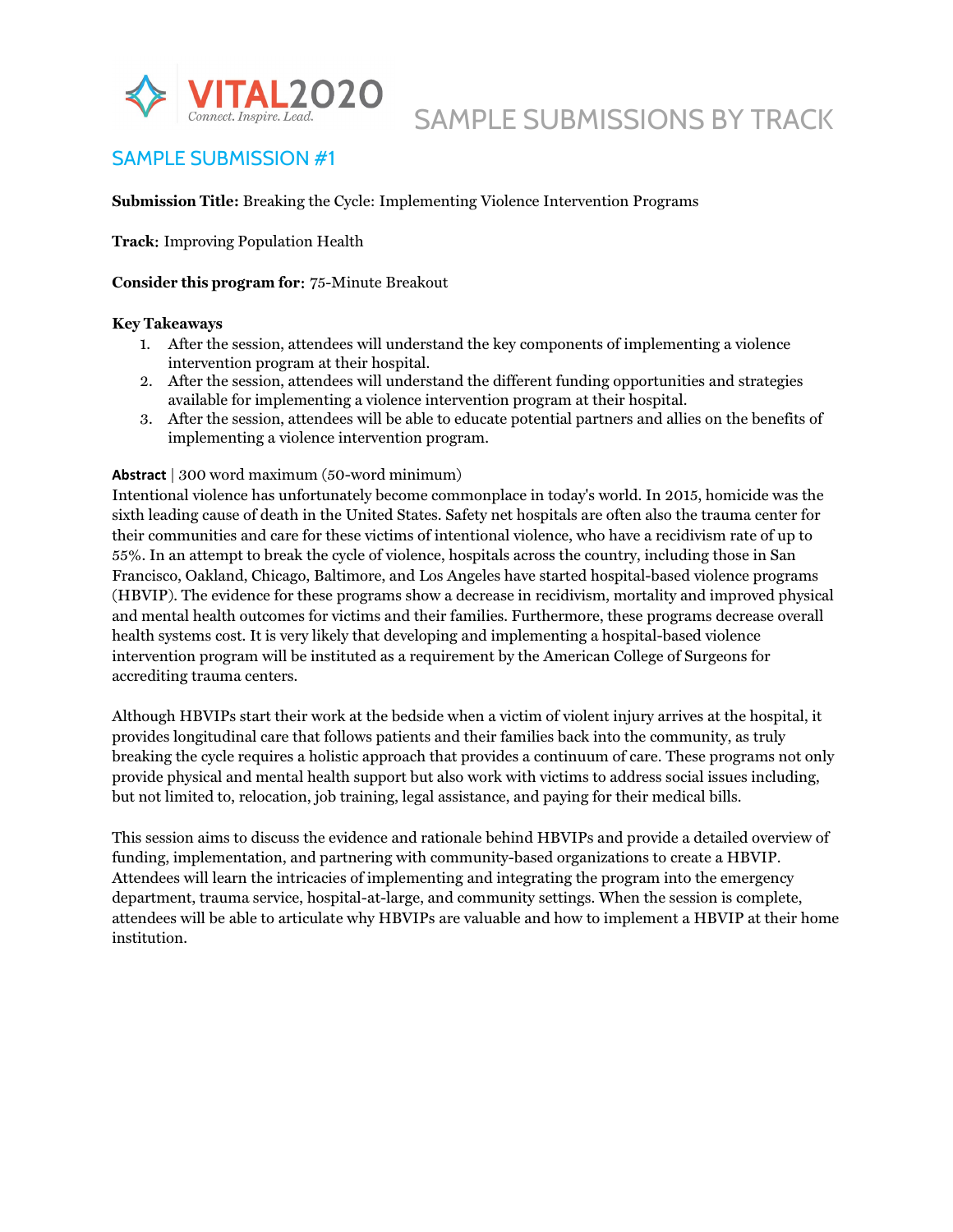

# SAMPLE SUBMISSIONS BY TRACK

## SAMPLE SUBMISSION #2

### **Submission Title:** One Health

**Track:** Innovations in Health Care

### **Consider this program for:** 30-Minute Mini-Session

### **Key Takeaways**

- 1. The learner will have examples of data analysis methodology for identifying medically and socially complex super utilizers at their institutions
- 2. The learner will understand the value of using similar evaluation and management tools used by the social service agencies for measuring baseline and improvements in domains outside of healthcare
- 3. The learner will be given examples of process improvement opportunities inside and outside of the health system

### **Abstract** | 300 word maximum (50-word minimum)

One Health was designed as a population health strategy to reduce the human and financial burdens of serving our uninsured super utilizers of healthcare. Super utilizers are defined as persons who have 10+ ED visits and/or 4+ inpatient admissions. We serve as both payer and provider which creates an opportunity to design a system based on value not volume. Super utilizers are often both medically and socially complex and are among our most vulnerable patients.

We partnered with the Camden Coalition to build a complex care program for our most vulnerable. Program planning included data analysis, community asset mapping, and co-design of clinical and community solutions.

The program is built on forming authentic healing relationships with the patient. A root cause analysis is performed, a face to face meeting occurs, the Arizona Self Sufficiency matrix is administered, and a care plan is initiated with the patient to address what matters most from the patient's point of view. Interventions occur in 14 domains, many outside of health care, and our community partners play a pivotal role in addressing the whole person. Most participants are active in the program for 90-180 days but are also followed post-graduation.

Outcomes (7-month intervention data) 96 people enrolled 77.6% reduction in costs equaling \$1,721,311 costs avoided 44% reduction in emergency department visits, 151 visits avoided 85% reduction in inpatient admissions, 72 admissions avoided 92% reduction in inpatient days, 747 days avoided \$175,430 collected from payers equals net revenue improvement 14 enrolled with a payer 15 homeless enrollees now have permanent housing, additional 15 enrollees have been prequalified for homes 9 enrollees have been referred for job placement; 2 have full-time jobs

Based on interim outcomes, a strategic plan for taking the program to scale all payers is in progress.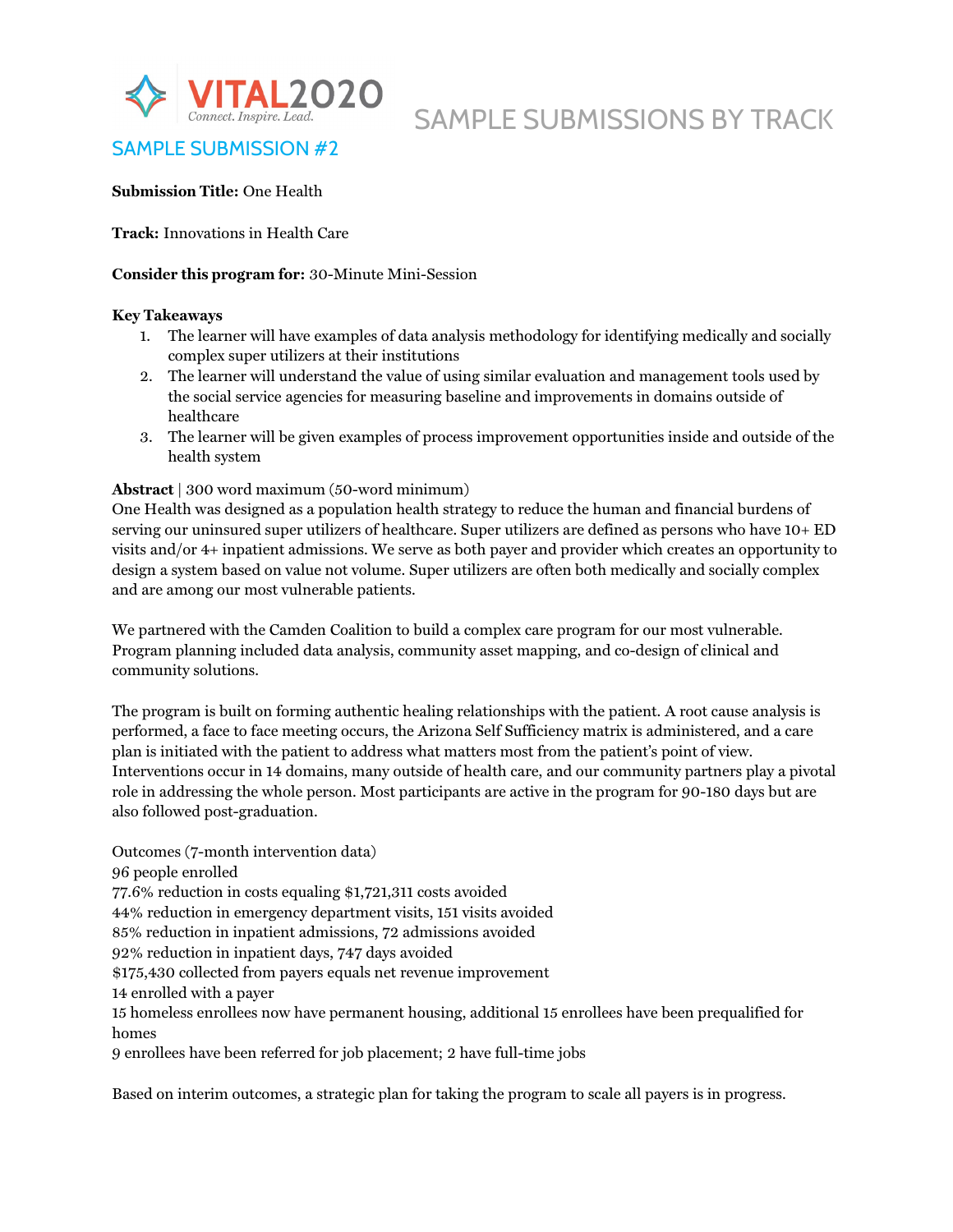

# SAMPLE SUBMISSION #3

### **Submission Title:** Breaking the Glass Ceiling: The Woman's Leadership Experience

**Track:** Executive Leadership Lessons

### **Consider this program for:** 60-Minute Critical Conversation

### **Key Takeaways**

- 1. Gain an understanding of the behaviors and bias that influence gender disparities in healthcare leadership.
- 2. Learn practical strategies that can be applied by both women and men to address gender disparities in healthcare such as eliminating weak language, leveraging your values, increasing confidence, seeking feedback, developing mentorship and sponsorship opportunities.
- 3. Learn about the EWLA program and participation.

### **Abstract** | 300 word maximum (50-word minimum)

Gender disparities persist in hospital executive leadership. Despite the fact that women make up the majority of healthcare workforce, only 19 percent of hospital CEOs are women and only 4 percent of health care companies are run by women. This session will explore this gap and discuss behaviors and biases that may contribute to gender inequities in the workforce with a special focus on diversity. We will share current research on women, diversity, and leadership. A panel of 3-5 members of the 2018 Essential Women's Leadership Academy will bring awareness to issues of confidence, language, and identity. We will discuss the power of critical conversations and their essential role in leadership development. The panel will then share approaches that can be taken by both men and women to help women advance their career paths. These approaches include awareness, mentorship, values, behavior changes, and sponsorship. Attendees will learn their role in recognizing, supporting, and advocating for women in leadership roles. The panel will share personal experiences and learnings through a facilitated discussion, and the latter half of the session will allow for members of the audience to ask questions and share their perspectives on the women's healthcare leadership experience.